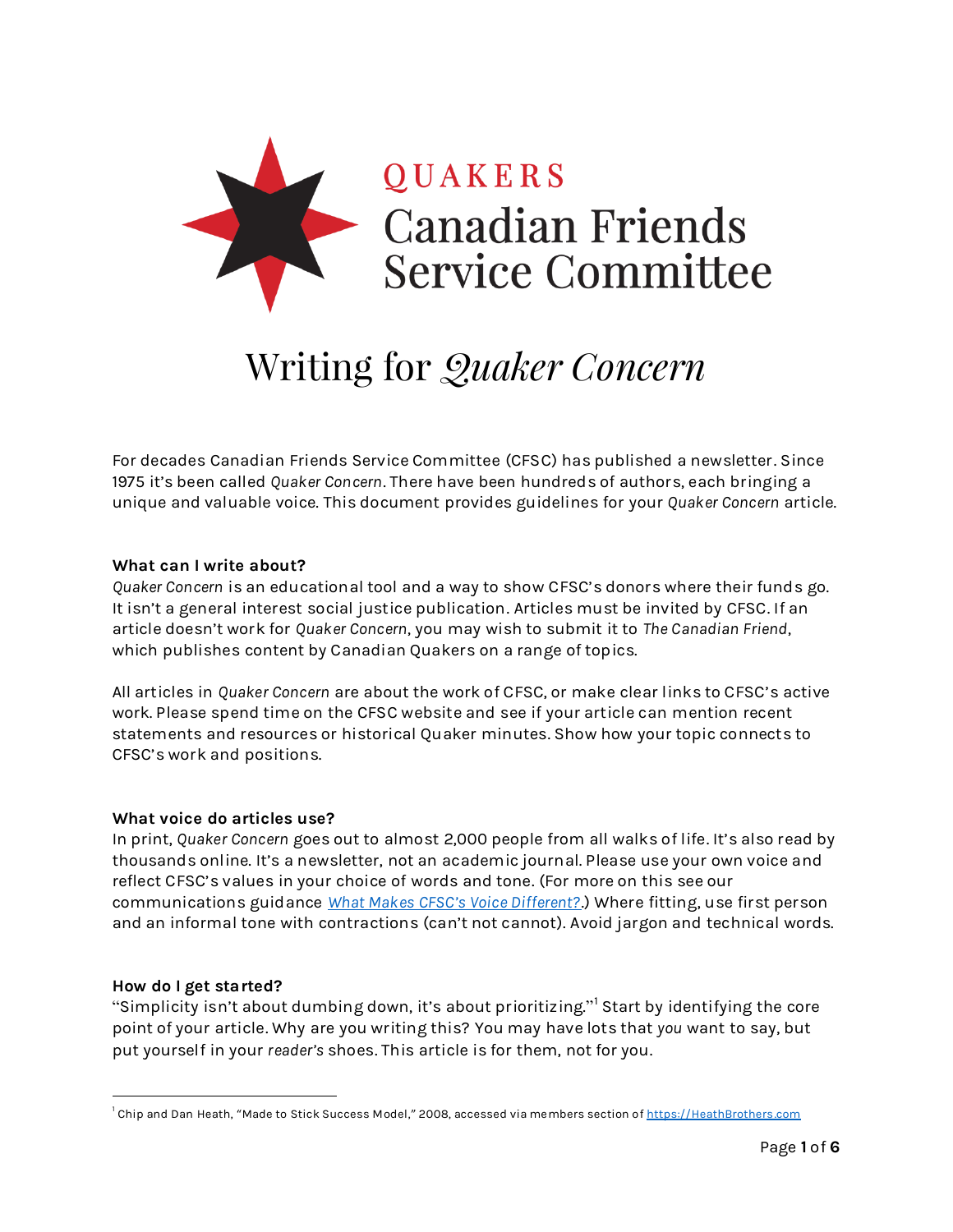Imagine that you're speaking to someone with a high school education. They have only a passing interest in your topic. With just a few minutes to share your ideas, what's the one thing you'd make sure they know? That's the essential point, also called the lead.

Your readers' minds are already strained with many demands. Respect them by finding what they need to know and saying it at the beginning. Don't bury the lead behind too much information.

Now think about the main questions your reader will have. Fill out your article by answering those. (You can find out what people are searching for related to your topic by visiting [https://AnswerThePublic.com.](https://answerthepublic.com/) This may give you ideas for questions to address.)

Also try to draw your reader in by starting the article with a particular emotion such as curiosity (share a problem and ask the reader how they would solve it, start at the climax of a story and get them wondering how the situation got here).

#### **What are some other ways to connect with readers?**

Do you ever find yourself reading the phone book for fun? Most of us don't. Why do you care about the issue you're writing on? Is it because of details like names, dates, or statistics? It's most likely for another reason. Try to *show* the reader that reason through a story, maybe your personal story if appropriate.

Consider sending your article to a f/Friend who knows very little about your topic. Ask them how easy it is to follow. Or ask yourself: "Would two people remember this and discuss it at a pub tonight?" When you've written a great article that's inviting and meaningful, the answer is, "Yes." If, being honest, the answer is "No," you need to do more editing to improve the flow and structure. This process will make your article accessible and memorable.

For better readability, use subheadings, regular paragraph breaks, and short sentences (20 words or less). Try offering lists to organize your ideas (e.g. "Seven things you can do right now").

Read your article out loud to notice places you get stuck. Those are overly long or roundabout sentences. If you were speaking to a friend, how would you say that same thing more directly? There are many readability tools that give feedback and suggestions, such as [https://www.webpagefx.com/tools/read-able.](https://www.webpagefx.com/tools/read-able)

If your article is too abstract or addresses issues most readers won't have experienced, can you provide an analogy to something commonplace? Can you be more concrete through a story with a specific setting? Can you use sensory language (evoking colours, sounds, smells, or textures)? According to research, being concrete will make your writing more compelling and your arguments will be more convincing to readers.

Remember this important fact: how you share your message tells people how to respond to it. If you want readers to be very dispassionate and analytical, write in that voice, but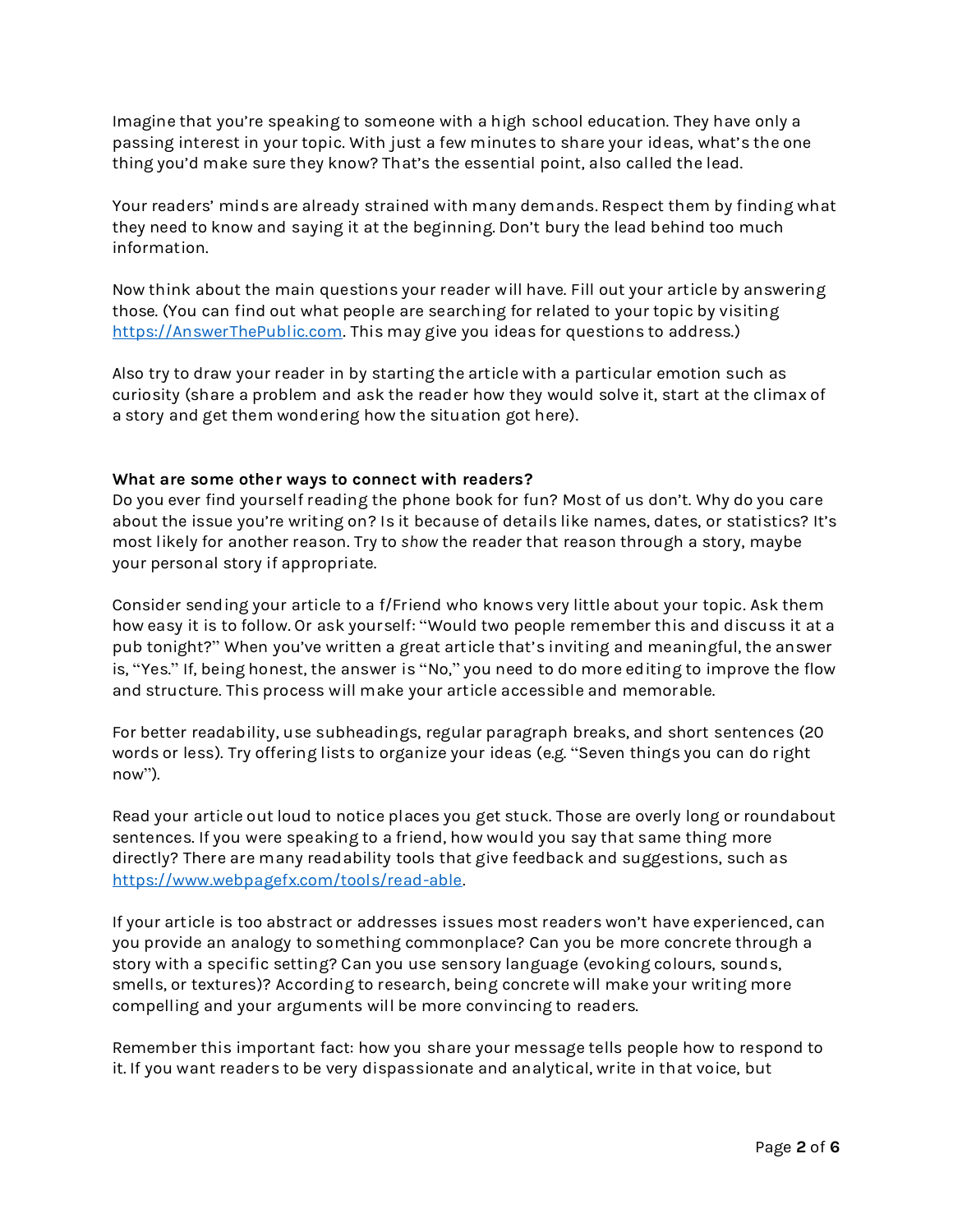recognize that many will get bored and not continue reading. Note too that *Quaker Concern* uses pull quotes, so include at least one pithy sentence that would look good as a quote:

# **"How you share your message tells people how to respond to it."**

## **What about the title?**

A great title highlights the number one point your article makes and invokes an emotion. Here's a free tool to test your title and get advice on improving it: [https://coschedule.com/headline-studio.](https://coschedule.com/headline-studio) When *Quaker Concern* goes out in email it includes only the title and first paragraph of your article with a link saying "Keep reading."

#### **How long are articles?**

"More words count less." $^2$  Articles are between 750 and 1,200 words. Shorter articles are preferable. It's much easier to run a short article with a "donate to CFSC" ad to fill space than to cut down a long article. If you strongly feel the need to write long articles, they may be shortened for the print version of *Quaker Concern* and published in their longer form on the website [https://QuakerConcern.ca.](https://quakerconcern.ca/)

As we read, we form a picture in our heads. Help readers form a clear picture by making your sentences direct. To assist you, after drafting your article, see if you can cut 50% of the words (while still keeping the final version to at least 750). You may not get there, but setting such an ambitious goal will help to tighten your messaging. This will make it more engaging and reader-friendly. You'll give the key points room to shine. Consider cutting:

- "To be" verbs (the program is designed to serve incarcerated mothers -> the program serves incarcerated mothers);
- Passive voice (Jennifer was invited to give a presentation in Ottawa -> Jennifer spoke in Ottawa);
- Filler and wordy phrases (to be clear, one can see that, it is important to realize, it goes without saying, in other words, due to the fact that, in order to);
- Intensifiers that don't add meaning (highly, completely, really, very, extremely);
- Redundancy (it came as a very unexpected surprise -> it was a surprise; the event was held at Friends House -> the event was at Friends House); and
- $\bullet$  Unnecessary prepositions (of, in, for, about, into, on). $^3$

#### **How do I use references?**

 $\overline{a}$ 

Unlike academic writing, *Quaker Concern* articles don't reference every point made. That said, please don't plagiarize. Provide footnotes when using other peoples' ideas, direct quotes, statistics, and names of specific documents. Footnotes may be used to add comments, but

<sup>&</sup>lt;sup>2</sup> Lao Tzu, Ta*o* Te Ching, Gia-Fu Feng and Jane English trans. (Vintage Books, 1989), 7.

<sup>&</sup>lt;sup>3</sup> Andrew Buck, "How to Write Effective Web Copy," *Bloomerang,* January 10, 2019, <u>https://YouTube.com/watch?v=pXdQweAG6So</u>; "Writing Concisely: Eliminating Wordiness," *theLecturette*, November 28, 2019, [https://www.youtube.com/watch?v=RDpgpgsPc\\_k](https://www.youtube.com/watch?v=RDpgpgsPc_k)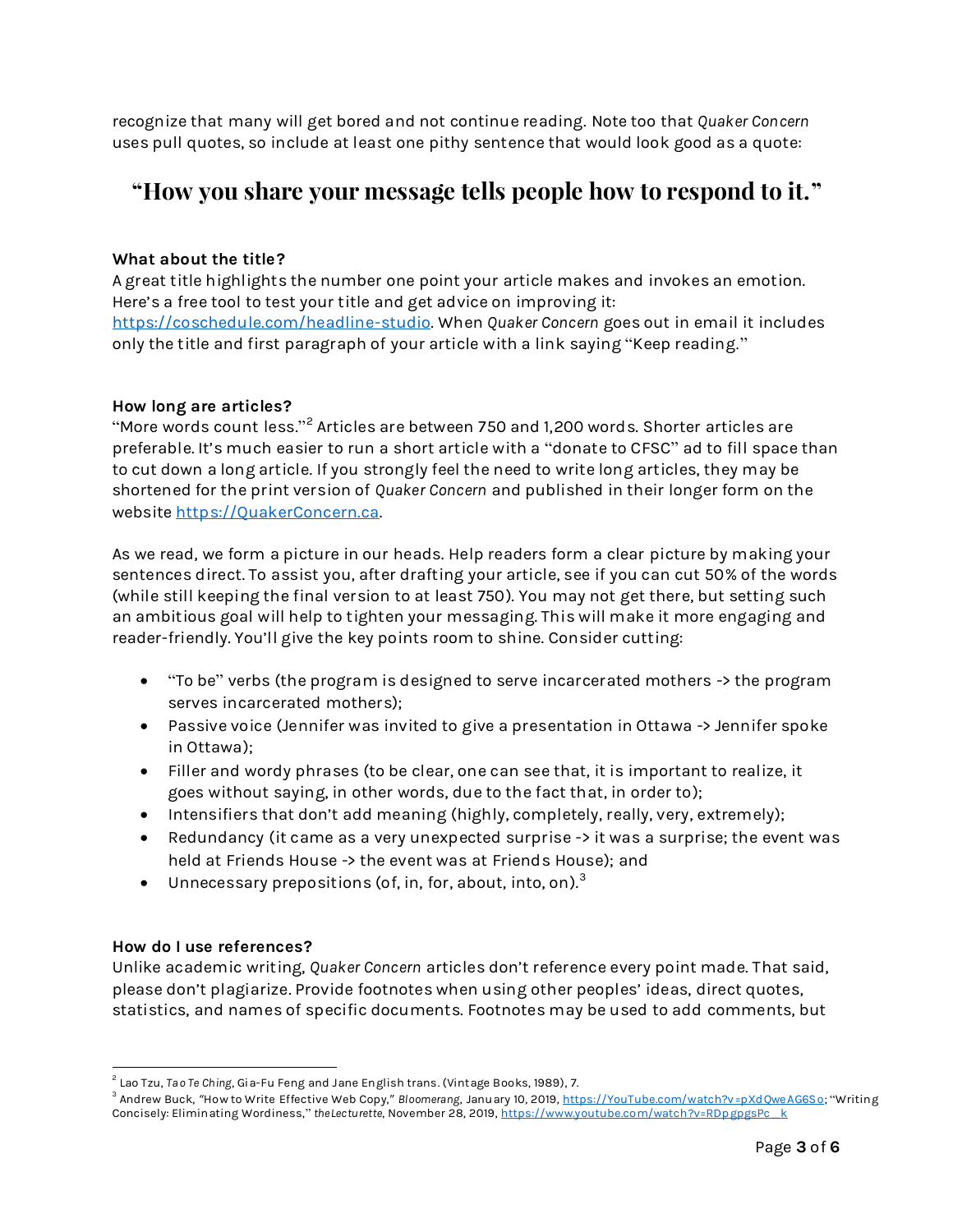keep these to a minimum. Please use Chicago Style notes. (If you need help, ask CFSC for a PDF about Chicago Style.)

## **What are other style guidelines?**

Type out all numbers up to ten only. "There were six of us on the delegation. We met with 14 people in total."

Avoid acronyms. When necessary, write the word out the first time with the acronymn in brackets and use the acronymn afterward, e.g. British Columbia (BC).

Don't use titles or honorifics for people. If need be, you can list their job or relevant qualification followed by their full name (e.g. "Former Prime Minister Stephen Harper said…" not "Mr. Harper said…" or "The Honourable Prime Minister Harper said…").

We don't use the names of CFSC program committees in external communications like *Quaker Concern*. These names get confusing and are unnecessary. Say "CFSC" or "CFSC's Criminal Justice Program Coordinator" not "The Quakers Fostering Justice Program Coordinator."

Italicize the names of documents, but not of organizations or movements. E.g. *Quaker Concern*, *The United Nations Declaration on the Rights of Indigenous Peoples*, The United Nations Permanent Forum on Indigenous Issues, Black Lives Matter.

Use a serial comma. E.g. "first, second, and third" not "first, second and third."

Use semicolons in bulletpoint lists that are part of a single sentence. "This sentence has three points:

- First:
- Second; and
- Third."

#### **Are there words to use and to avoid?**

CFSC's program committees are the experts in their particular areas of work. They have suggested the most helpful wording when discussing topics they work on.

| Avoid                                              | <b>Use</b>                                         |
|----------------------------------------------------|----------------------------------------------------|
| Criminal justice                                   |                                                    |
| victim                                             | someone who's been harmed                          |
| offender                                           | someone who's caused harm<br>$\bullet$             |
| prisoner                                           | person held in prison, someone who<br>$\bullet$    |
|                                                    | is imprisoned                                      |
| Indigenous peoples' human rights                   |                                                    |
| Indian (except when used as part of a<br>$\bullet$ | Indigenous person (for an individual,<br>$\bullet$ |
| formal name like Indian Residential                | if possible try to state an individual's           |
| Schools or The Indian Act)                         | specific Nation(s))                                |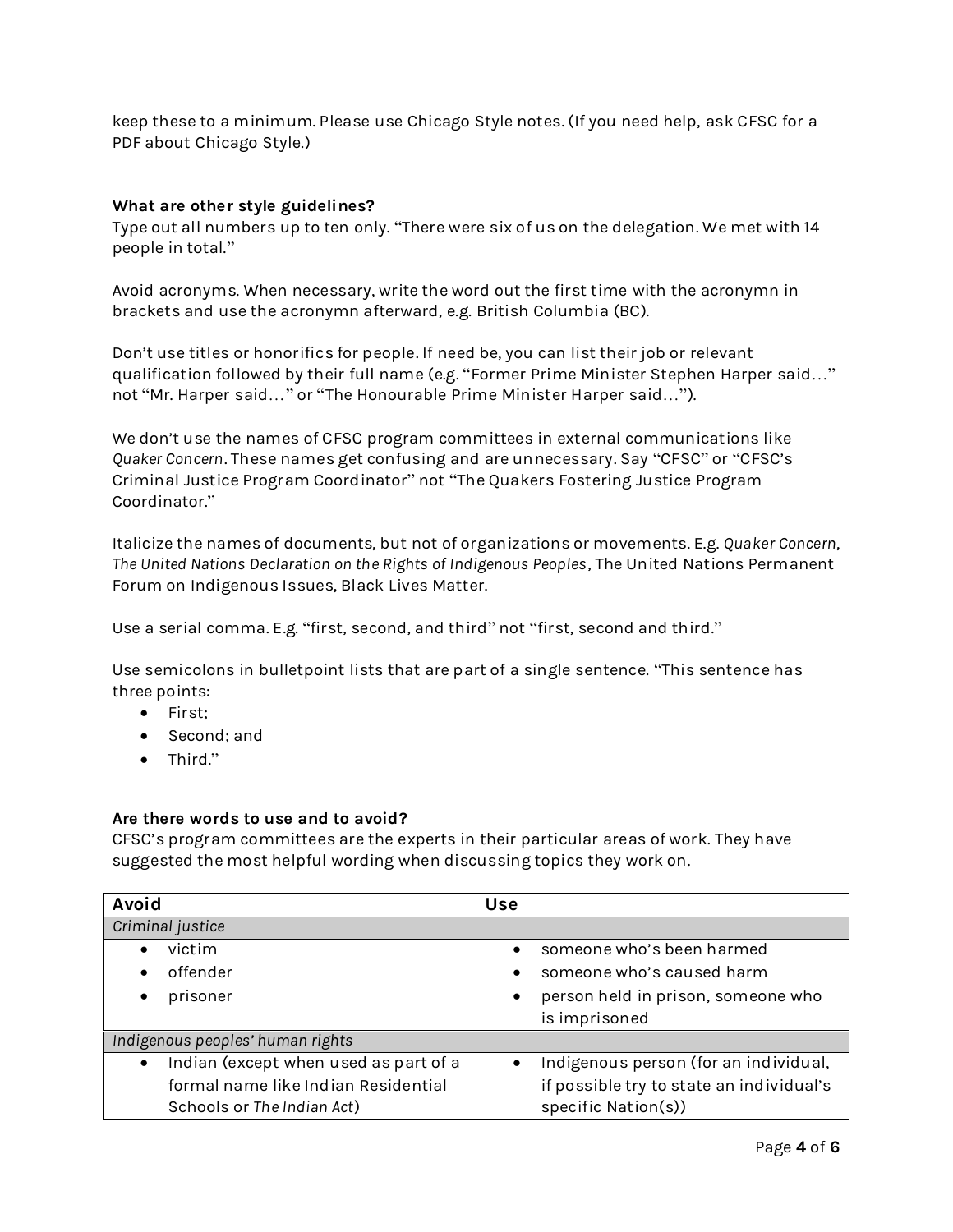| Native, aboriginal (these terms aren't<br>what's being used in international<br>law)<br>First Nations (this term does not<br>include Inuit or Métis and may be<br>seen as excluding non-status<br>Indigenous people, so is best to avoid<br>unless the specific context requires<br>it)<br>Our Indigenous peoples, Canada's<br>Indigenous peoples (the possessive<br>suggests a sense of<br>ownership/subjugation, a<br>continuation of a colonial mentality)<br>Indigenous peoples' rights<br><b>UNDRIP</b> | Indigenous people (for more than one<br>Indigenous person e.g. "Indigenous<br>people make up 4.9% of the<br>population of Canada" this would not<br>be "Indigenous peoples" because that<br>refers to a collective)<br>Indigenous peoples (which makes<br>reference to the collective rights of<br>peoples. Note that Indigenous is<br>capitalized, peoples is not)<br>Indigenous peoples in this territory,<br>Indigenous peoples of Turtle Island,<br>Indigenous peoples residing in what<br>is now called Canada (these variously<br>attempt to recognize the self-<br>determination of Indigenous peoples,<br>Indigenous worldviews, and historical<br>realities)<br>Indigenous peoples' human rights<br>(CFSC's writing reinforces that<br>Indigenous rights are human rights)<br>The UN Declaration on the Rights of<br>$\bullet$<br>Indigenous Peoples (write it out the first<br>time and subsequently use The<br>Declaration as CFSC prefers not to use<br>this acronym) |
|--------------------------------------------------------------------------------------------------------------------------------------------------------------------------------------------------------------------------------------------------------------------------------------------------------------------------------------------------------------------------------------------------------------------------------------------------------------------------------------------------------------|-----------------------------------------------------------------------------------------------------------------------------------------------------------------------------------------------------------------------------------------------------------------------------------------------------------------------------------------------------------------------------------------------------------------------------------------------------------------------------------------------------------------------------------------------------------------------------------------------------------------------------------------------------------------------------------------------------------------------------------------------------------------------------------------------------------------------------------------------------------------------------------------------------------------------------------------------------------------------------------|
| Peace                                                                                                                                                                                                                                                                                                                                                                                                                                                                                                        |                                                                                                                                                                                                                                                                                                                                                                                                                                                                                                                                                                                                                                                                                                                                                                                                                                                                                                                                                                                   |
| conflict management/resolution<br>٠<br><b>Israel and Palestine</b><br>non-violence<br>peace building                                                                                                                                                                                                                                                                                                                                                                                                         | conflict transformation (not all<br>$\bullet$<br>conflicts may be "resolved" and<br>conflict is not inherently bad, so<br>transformation places emphasis on<br>finding a creative way forward rather<br>than on a neat and tidy "end")<br>Occupied Palestinian Territory (if that<br>is what's being described) or<br>Israel/Palestine (which comes first is<br>alternated with each use, to signify<br>that both have equal value and<br>neither is treated preferentially)<br>nonviolence<br>peacebuilding                                                                                                                                                                                                                                                                                                                                                                                                                                                                      |